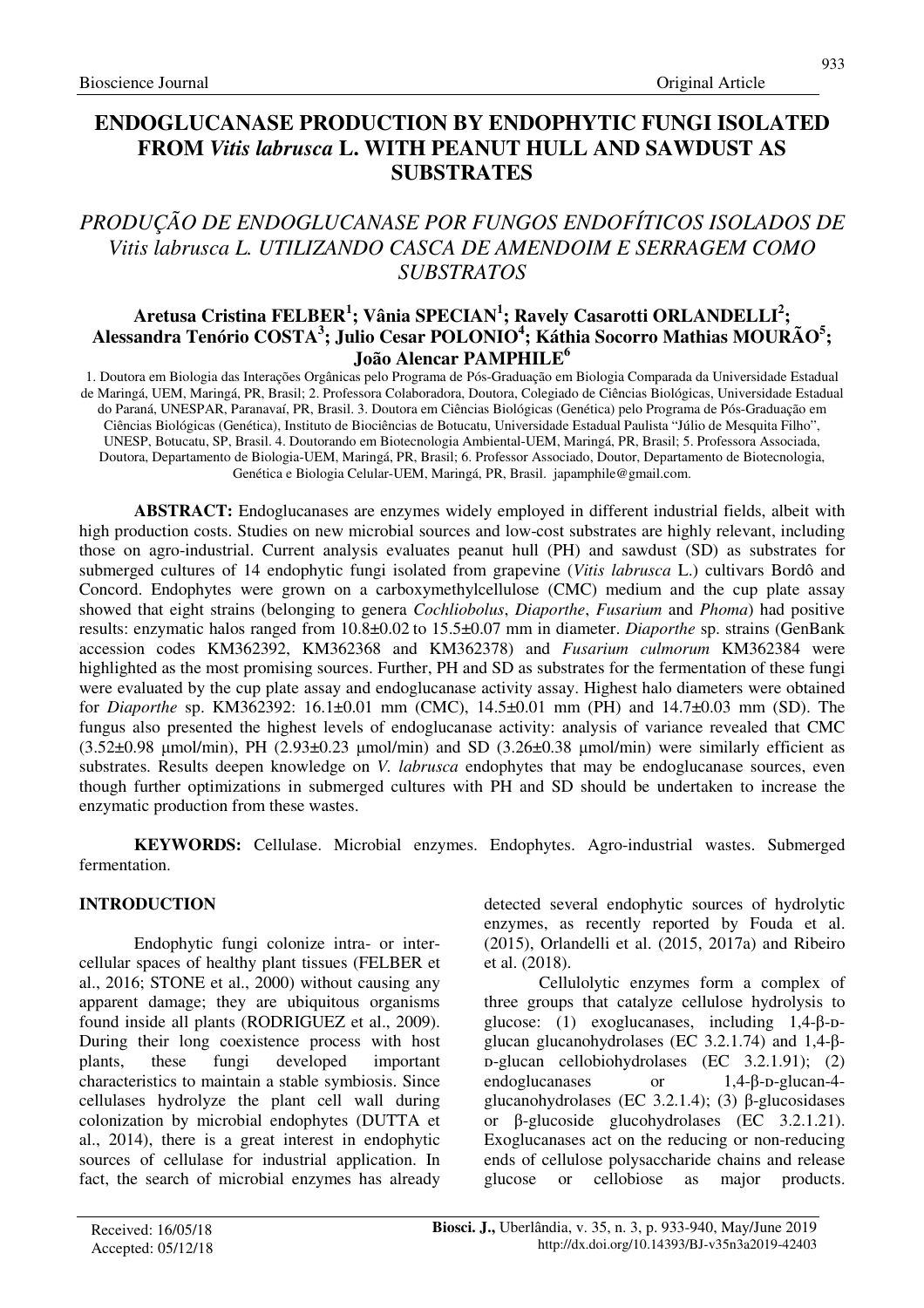Endoglucanases cut randomly at internal amorphous sites in the cellulose polysaccharide chain, generating oligosaccharides, whereas β-glucosidases hydrolyze soluble cellodextrin and cellobiose to glucose (LYND et al., 2002).

Dollar-wise, cellulases represent the third largest industrial enzyme worldwide. However, if, in the future, ethanol from lignocellulosic biomass through the enzymatic route becomes a major transportation fuel, these enzymes may occupy the largest volume of industrial enzymes (SINGHANIA et al., 2013). In particular, endoglucanases have a great potential application in textile and detergent industries, paper recycling, juice extraction, animal feed additives and renewable energy (LIN et al., 2016). The main disadvantage is that cellulases have high production costs. However, industrial wastes may replace the cellulose as substrate, obtaining low-cost enzymes.

Large amount of wastes is annually generated by food, agricultural and forestry industries, causing a serious disposal issue. For instance, about 222 millions/ $m<sup>3</sup>$  of waste from the lumber industry are generated worldwide and the peanut production exceeds 13 million tons/year (FOOD AND AGRICULTURE ORGANIZATION OF THE UNITED NATIONS, 2014), mostly discarded as waste.

Fungal cellulase researches mainly focus on *Fusarium solani*, *Penicillium pinophilium*, *Sporotrichum pulverulentum*, *Trichoderma reesei* and *Trichoderma viride* strains (McKELVEY; MURPHY, 2011). Only scanty data in the literature report endophytes *Alternaria*, *Bipolaris*, *Cochliobolus*, *Diaporthe*, *Fusarium* and *Phoma* as cellulase sources (BEZERRA et al., 2015; CHRISTAKOPOULOS et al., 1995; LUMYONG et al., 2002; PENG; CHENG, 2007). The biosynthesis of microbial products is affected by culture medium composition and cultivation conditions (ELISASHVILI, 2012). Further studies under different culture conditions are necessary to provide an in-depth knowledge on endophytic strains that may be enzymatic sources. This study aimed to compare the use of carboxymethylcellulose, peanut hull and sawdust as substrates for the endoglucanase production by *Vitis labrusca* L. endophytes.

## **MATERIAL AND METHODS**

# **Endophytic fungi**

Fourteen fungal strains of genera *Alternaria*, *Bipolaris*, *Cochliobolus*, *Diaporthe*, *Fusarium* and *Phoma* (Table 1) were used. Fungi were isolated from healthy leaves of Bordô and Concord cultivars of *V. labrusca* (FELBER et al., 2016) and belong to the fungal culture collection of the Laboratório de Biotecnologia Microbiana, Universidade Estadual de Maringá, Maringá PR Brazil. Molecular identification was based on the sequencing of ITS1-5.8S-ITS2 region of rDNA. Sequences were deposited in the GenBank database (FELBER et al., 2016).

## **Agro-industrial wastes**

Peanut hull (PH), obtained from local vendors in Maringá PR Brazil, in the form of food and beverage production wastes, was blended and sieved to obtain 1-mm particles. Sawdust (SD) was obtained from the local lumber industry and preserved in its original size.

## **Submerged fermentation**

All endophytes were previously grown in Petri dishes with potato dextrose agar medium (SMITH; ONIONS, 1983), at  $28\pm2\degree$ C, for seven days. Three 5-mm mycelial plugs of each fungus were transferred to 125-mL Erlenmeyer flasks containing 50 mL of Manachini's solution (MANACHINI et al., 1987), comprising 2 g/L  $KH_2PO_4$ , 1 g/L (NH<sub>4</sub>)<sub>2</sub>SO<sub>4</sub>, 0.1 g/L MgSO<sub>4</sub>.7H<sub>2</sub>O, 0.9 g/L Na<sub>2</sub>HPO<sub>4</sub>.2H<sub>2</sub>O, 1 g/L yeast extract, and volume completed to 1 L with distilled water. The following substrates (0.5% w/v) were added to the medium: carboxymethylcellulose (CMC) (Sigma-Aldrich, St. Louis, MO, USA) was used for the initial screening of cellulase-positive endophytes; PH or SD was used for comparison to CMC. Negative control consisted of liquid medium incubated without fungal inoculation. Flasks were incubated in triplicate, at 28±2ºC, for 168 h under stationary condition and filtered with sterile gauze to separate the fungal mycelia. Cell-free supernatants were used as crude enzymatic extracts.

## **Cup plate assay**

Crude enzymatic extracts were inoculated (50 µL) on Petri dishes containing CMC-agar medium (18 g/L agar, 10 g/L CMC, 0.1 M Na<sup>+</sup> acetate buffer, pH 5.0) with the surface perforated for cup plates (6-mm diameter). Positive control consisted of commercial cellulase from *Aspergillus niger* (powder, off-white, ~0.8 U/mg) purchased from Sigma-Aldrich (St. Louis, MO, USA). The experiment was performed in triplicate and dishes were incubated at 28±2ºC for 24h. The dishes were flooded with 0.1% Congo red solution (in 0.1 M Tris buffer pH 8.0) for 30 min and de-stained with 0.5 NaCl solution (in 0.1 M Tris buffer pH 8.0) for 15 min. Cellulase activity was evaluated by the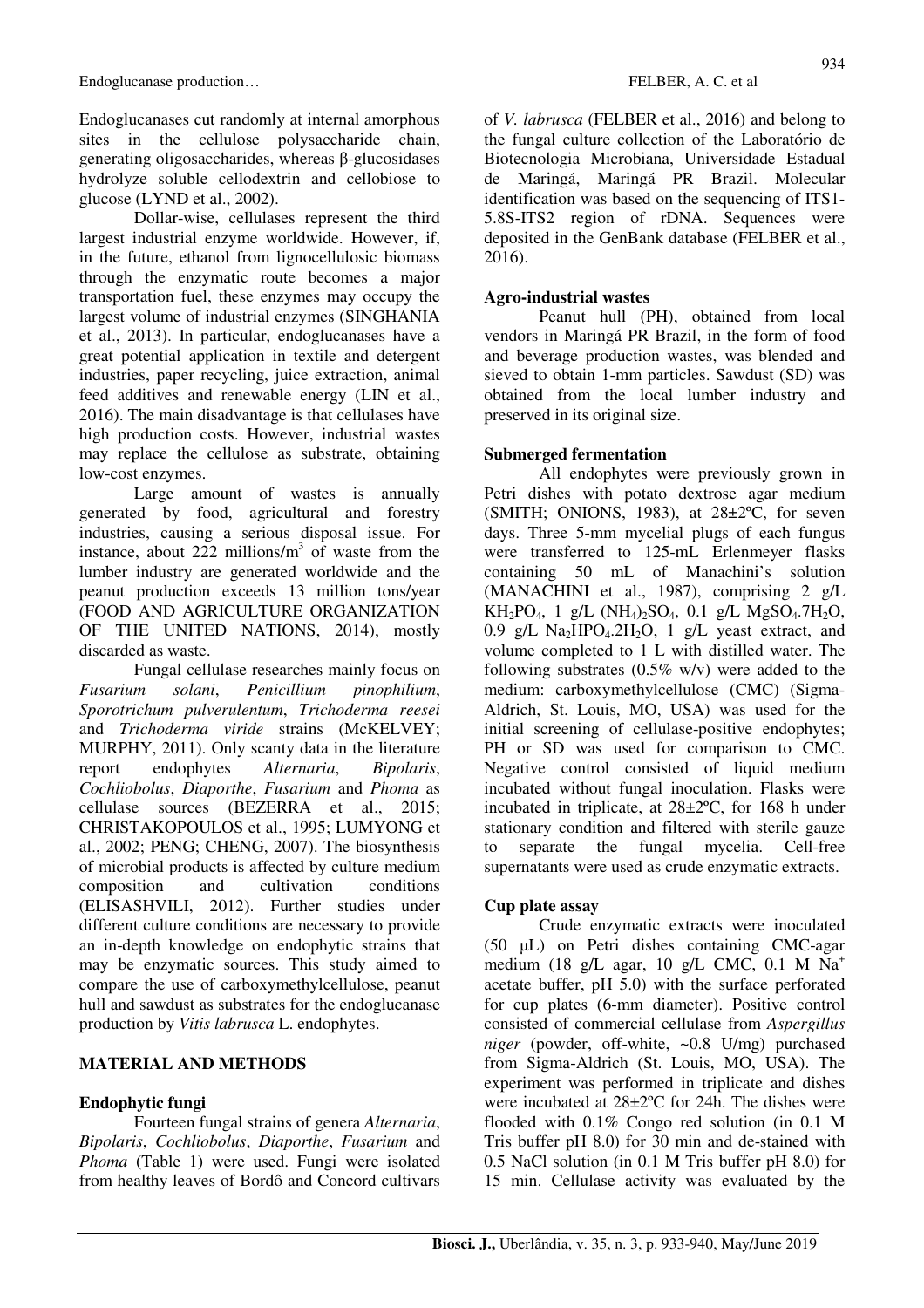Endoglucanase production… FELBER, A. C. et al

development of colorless halos on a red background and measured in millimeters.

#### **Endoglucanase activity assay**

A modified version of the carboxymethylcellulase assay for endo-β-1,4 glucanase described by Ghose (1987) was used. The 0.5 mL-aliquots of crude enzymatic extracts were pipetted into test tubes triplicates containing 0.5 mL of CMC solution (1% w/v) in sodium citrate buffer (50 mM; pH 4.8). After 15 and 30 min of incubation at 40ºC, 1 mL of 3,5-dinitrosalicylic acid (DNS) (MILLER et al., 1959) was added. Tubes remained at 100ºC for 5 min and immediately transferred to a cold-water bath. The volume of each tube was completed to 3 mL with distilled water.

Blank tubes in each assay contained crude enzymatic extracts and CMC solution  $(1\% \text{ w/v})$ , which were immediately mixed to DNS (corresponding to time zero). Absorbance was measured in a Libra S60PC spectrophotometer (Biochrom, Cambourne, CBE, UK) at 540 nm. One unit of endoglucanase was the amount of enzyme required to liberate 1 µmol/min/mL glucose.

#### **Statistical analyses**

To compare the best culture medium for the enzymatic production by each fungus and the best fungal producer by submerged fermentation in each culture medium, results of cup plate and endoglucanase activity assays were analyzed by ANOVA (analysis of variance) and means were compared by Tukey test  $(p<0.05)$  with SISVAR 5.3 (FERREIRA, 2011).

#### **RESULTS AND DISCUSSION**

#### **Screening of cellulase-positive endophytes**

Cellulose is the most abundant renewable carbon source on the Earth's crust. In nature, microorganisms degrade cellulose by cellulase production. In fact, enzymes from filamentous fungi are the most efficient cellulose-degrading tools (GUTIÉRREZ-ROJAS et al., 2015). Consequently, fungal sources of enzymes were initially screened by the cup plate assay, where halo formations revealed that the inducing substrate was hydrolyzed by microbial cellulases. Table 1 shows that eight fungal endophytes (belonging to genera *Cochliobolus*, *Diaporthe*, *Fusarium* and *Phoma*) produced cellulolytic enzymes when grown on CMC medium. *Alternaria* and *Bipolaris* strains did not have positive results. Since fungal metabolic activity is affected by nutritional and physical parameters, the *V. labrusca* endophytes should be further evaluated according to their capacity for the production of cellulase with different cultivation condition.

| <b>Host plants</b> | Halos (mm)                    |
|--------------------|-------------------------------|
| B                  | $15.5 \pm 0.07$ <sup>b</sup>  |
| $\mathcal{C}$      | $15.1 \pm 0.04^b$             |
| $\mathcal{C}$      | $15.0 \pm 0.05^b$             |
| B                  | $13.5 \pm 0.02$ <sup>c</sup>  |
| B                  | $12.4 \pm 0.02^d$             |
| B                  | $11.9 \pm 0.06$ <sup>de</sup> |
| B                  | $11.1 \pm 0.03$ <sup>ef</sup> |
| B                  | $10.8 \pm 0.02$ <sup>f</sup>  |
| B                  | $00.0 \pm 0.00$ <sup>g</sup>  |
| $\mathcal{C}$      | $00.0 \pm 0.00$ <sup>g</sup>  |
| $\, {\bf B}$       | $00.0 \pm 0.00$ <sup>g</sup>  |
| $\mathcal{C}$      | $00.0 \pm 0.00$ <sup>g</sup>  |
| $\mathbf C$        | $00.0 \pm 0.00$ <sup>g</sup>  |
| $\mathcal{C}$      | $00.0 \pm 0.00$ <sup>g</sup>  |
|                    | $25.8 \pm 0.02^a$             |
|                    | $00.0 \pm 0.00$ <sup>g</sup>  |
|                    |                               |

**Table 1**. Screening of cellulase-positive endophytes using carboxymethyl cellulose (CMC) as carbon source for submerged fermentation. Results of cup plate assay are given as mean±standard deviation.

Means of triplicates followed by different letters are significantly different by Tukey test (p<0.05). Host plants: Bordô (B) or Concord (C) cultivars of *Vitis labrusca*. Positive control: cellulase from *Aspergillus niger* (powder, off-white, ~0.8 U/mg; Sigma-Aldrich) diluted (1 mg/mL) in distilled water. Negative control: liquid medium incubated without fungal inoculation.

935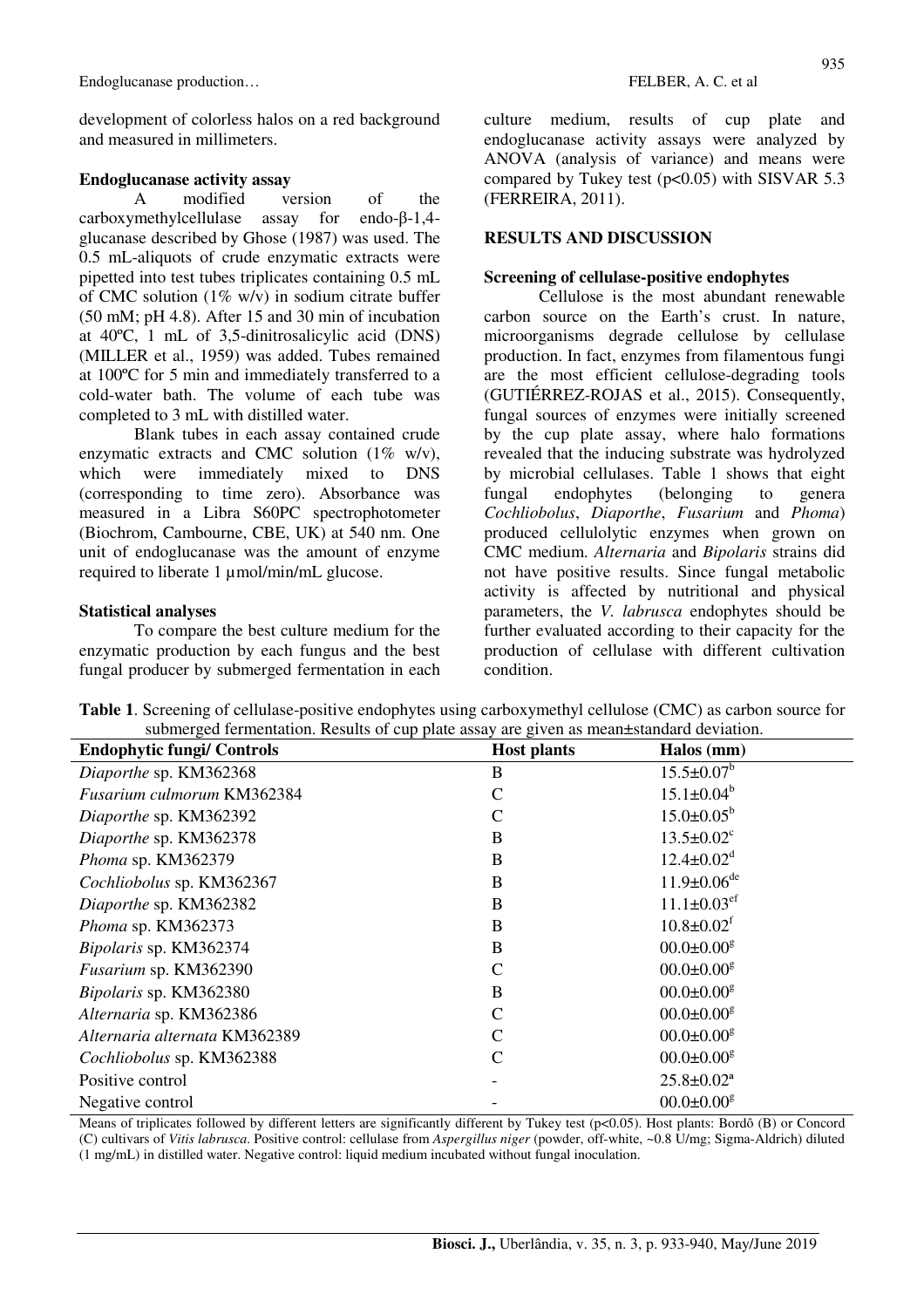Endoglucanase production… FELBER, A. C. et al

ANOVA showed statistically significant differences among the enzymatic halos, ranging between 10.8 and 15.5 mm in diameter; the highest rates were obtained for *Diaporthe* sp. KM362368 (15.5±0.07 mm), *Fusarium culmorum* KM362384 (15.1±0.04 mm), *Diaporthe* sp. KM362392 (15.0±0.05 mm) and *Diaporthe* sp. KM362378 (13.5±0.02 mm). Therefore, enzymatic production of the fungal strains was subsequently evaluated using agro-industrial wastes as substrates.

#### **Comparison of the influence of different substrates on enzymatic activity**

Cellulases may be produced by microorganisms on cheap lignocellulosic substrates (SRIDEVI et al., 2015). SD contains approximately 48% cellulose, 17% hemicellulose and 12% lignin (SRIDEVI et al., 2015), while PH contains about 39%, 23% and 21% cellulose, hemicellulose and lignin, respectively (CHUWECH; RAKARIYATHAM, 2014). In Brazil, the abovementioned substrates are agro-industrial wastes and represent low-cost raw materials, which may be used to produce value-added compounds such as enzymes.

After the initial screening, CMC and agroindustrial wastes (PH and SD) were compared by the cup plate and endoglucanase activity assays (Table 2). Enzymes used for producing plant-based ethanol (i.e., bioethanol) have gained more importance in recent years, including endoglucanases (YENNAMALLI et al., 2013). Therefore, among the cellulases, it was chosen to be quantified by the endoglucanase activity assay. Table 2 shows that three *Diaporthe* (= *Phomopsis*) endophytes were the best sources of endoglucanase. A recent study has also highlighted *Diaporthe anacardii* PL01 (with halos measuring 15.02 mm and 1.60 µmol/min of endoglucanase activity) and *Diaporthe* sp. PL67 (12.89 mm and 1.23  $\mu$ mol/min) as the best enzymatic sources (RIBEIRO et al., 2018). The genus occurs as plant pathogens, endophytes or saprobes (GOMES et al., 2013) and plays an important role in decomposition in plant senescence (CARROLL; PETRINI, 1983), related to their lignocellulolytic activity (JORDAAN et al., 2006).

| $unprecaves = sum and or random.$ |                                   |                               |                               |  |
|-----------------------------------|-----------------------------------|-------------------------------|-------------------------------|--|
|                                   | <b>Inducer substrates</b>         |                               |                               |  |
| <b>Fungi/Controls</b>             | <b>CMC</b>                        | PH                            | <b>SD</b>                     |  |
|                                   | Halo degradation (mm)             |                               |                               |  |
| Diaporthe sp. KM362392            | $16.1 \pm 0.01^{Ab}$              | $14.5 \pm 0.01^{\rm Bb}$      | $14.7 \pm 0.03^{Bb}$          |  |
| Diaporthe sp. KM362368            | $15.7 \pm 0.03^{Ab}$              | $14.1 \pm 0.06^{Bb}$          | $12.0 \pm 0.03$ <sup>Cc</sup> |  |
| Diaporthe sp. KM362378            | $14.3 \pm 0.01$ <sup>Ac</sup>     | $00.0 \pm 0.00^{Bc}$          | $00.0 \pm 0.00^{Bd}$          |  |
| F. culmorum KM362384              | $13.7 \pm 0.08$ <sup>Ac</sup>     | $00.0 \pm 0.00^{Bc}$          | $00.0 \pm 0.00^{Bd}$          |  |
| Positive control                  | $25.7 \pm 0.06^a$                 | $25.7 \pm 0.06^a$             | $25.7 \pm 0.06^a$             |  |
| Negative control                  | $00.0 \pm 0.00$ <sup>d</sup>      | $00.0 \pm 0.00$ <sup>c</sup>  | $00.0 \pm 0.00$ <sup>d</sup>  |  |
|                                   | Endoglucanase activity (µmol/min) |                               |                               |  |
| Diaporthe sp. KM362392            | $3.52 \pm 0.98$ <sup>Aa</sup>     | $2.93 \pm 0.23$ <sup>Aa</sup> | $3.26 \pm 0.38$ <sup>Aa</sup> |  |
| Diaporthe sp. KM362368            | $3.14 \pm 0.09$ <sup>Aab</sup>    | $1.57 \pm 0.15^{Bb}$          | $1.15 \pm 0.02^{\text{Cb}}$   |  |
| Diaporthe sp. KM362378            | $2.65 \pm 0.24$ <sup>Aa</sup>     | $0.63 \pm 0.15^{Bb}$          | $0.57 \pm 0.07^{Bb}$          |  |
| F. culmorum KM362384              | $2.05 \pm 0.24$ <sup>Aa</sup>     | $0.63 \pm 0.12^{Bb}$          | $0.73 \pm 0.10^{Bb}$          |  |

**Table 2**. Effect of different carbon sources on enzymatic activity of endophytic fungi, evaluated by cup plate (halos in mm) and endoglucanase activity assays (µmol/min). Results are given as means of triplicates±standard deviation.

Means followed by different lower-case letters (columns) or upper-case letters (rows) are significantly different by Tukey test (p<0.05). Inducer substrates: CMC (carboxymethylcellulose), PH (peanut hull) and SD (sawdust). Positive control: cellulase from *Aspergillus niger* (powder, off-white, ~0.8 U/mg; Sigma-Aldrich) diluted (1 mg/mL) in distilled water. Negative control: liquid medium incubated without fungal inoculation.

ANOVA showed that CMC, PH and SD were similarly efficient for *Diaporthe* sp. KM362392, with results varying between  $3.52\pm0.98$ and 2.93±0.23 µmol/min. On the other hand, *Diaporthe* strains showed the highest activities when grown on CMC (CMC > PH  $\ge$  SD): 3.14 $\pm$ 0.09 and 2.65±0.24 µmol/min, respectively for *Diaporthe*  sp. KM362368 and KM362378. The fungal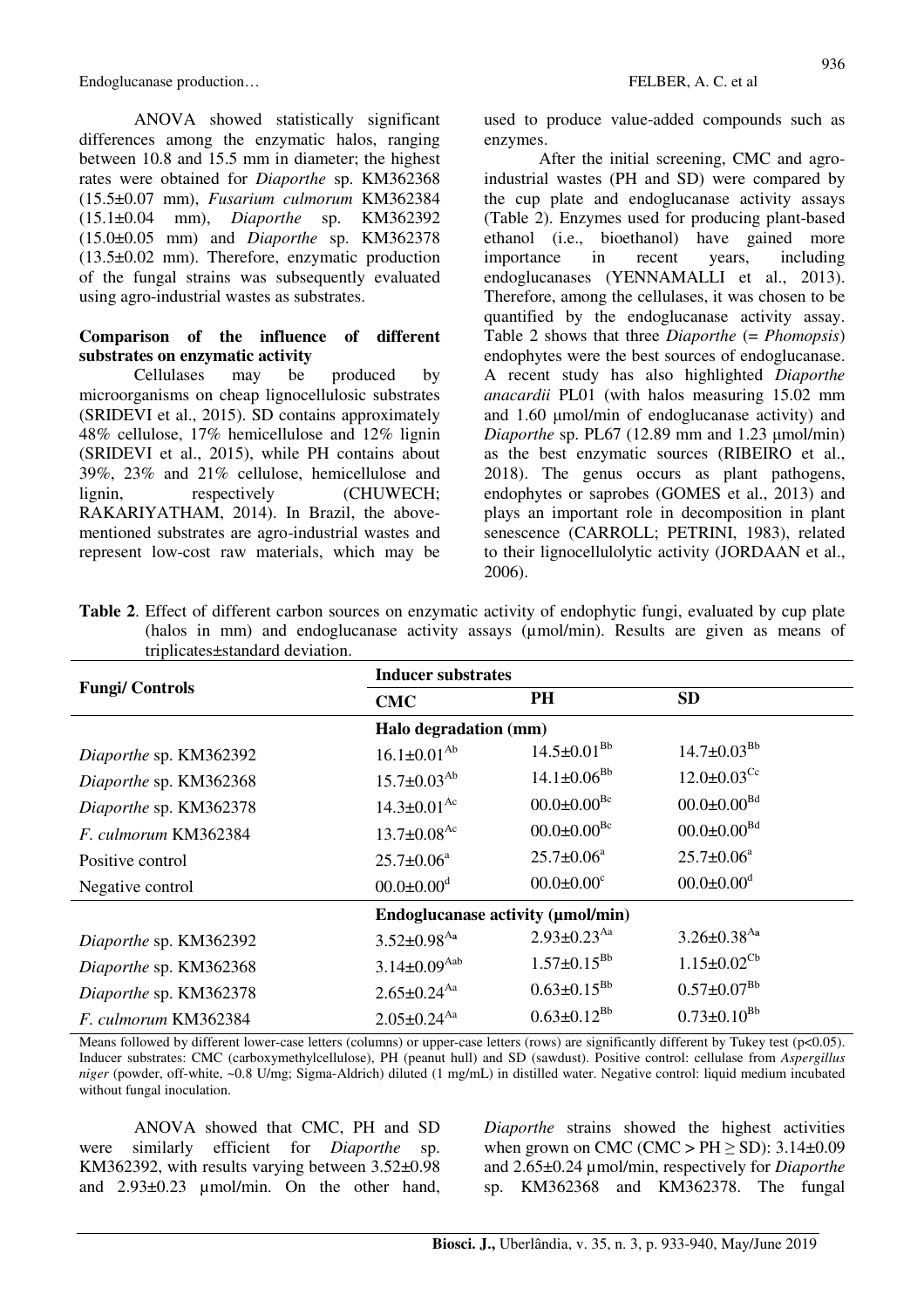Endoglucanase production… FELBER, A. C. et al.

biosynthesis is a strain-dependent process and may foreground the differences in compounds secreted by closely related species cultivated under the same conditions (DIAMANTOPOULOU et al., 2014), as observed in our study for these *Diaporthe* strains. In corroboration, marked differences were already reported for other metabolic products obtained for endophytes from this genus (ORLANDELLI et al., 2016, 2017b). CMC was also the most suitable substrate for the endoglucanase activity of *F. culmorum*, where rate (2.05±0.24 µmol/min) was statistically higher than that for other substrates.

PH is scantily employed for cellulase production. Results highlighted *Diaporthe* sp. KM362392 (2.93±0.23 µmol/min) and *Diaporthe* sp. KM362368 (1.57±0.15 µmol/min) with the highest endoglucanase activity when PH was used as substrate. When grown under submerged fermentation with PH, *A. niger* and *Humicola insolens* had enzymatic production of 0.54 U/mL (MOHITE; MAGAR, 2010) and 1.0 U/L (BORKAR; THAKRE, 2014), respectively.

In the case of SD, the four endophytes showed differences in enzymatic activities, with means ranging between 0.57±0.07 and 3.26±0.38 µmol/min. Highest rate was observed for *Diaporthe*  sp. KM362392. These enzymatic activities are superior to that (approximately 0.07 IU/mL) obtained for the submerged cultivation of *Aspergillus flavus* in a bioreactor with alkaline pretreated SD (OJUMU et al., 2003) and for the enzymatic hydrolysis of alkaline pretreated SD by *A. niger* (approximately 0.18 U/mL) (ACHARYA et al., 2008).

### **CONCLUSIONS**

Some *V. labrusca* endophytes may produce endoglucanase from agro-industrial wastes, with *Diaporthe* isolates as promising enzymatic sources. *Diaporthe* sp. KM362392 produced statistically similar amount of endoglucanase with carboxymethylcellulose, peanut hull or sawdust.

Current investigation contributes towards the reuse of agro-industrial wastes abundantly generated in Brazil. Further investigations should be undertaken to increase the enzymatic production by using the wastes tested.

## **ACKNOWLEDGMENTS**

The authors are grateful to Conselho Nacional de Desenvolvimento Científico e Tecnológico (CNPq; 311534/2014-7 and 447265/2014-8) and Fundação Araucária (276/2014) for financial support. A.C. Felber thanks Fundação Araucária and Coordenação de Aperfeiçoamento de Pessoal de Nível Superior (CAPES) for the doctoral scholarship.

**RESUMO:** Endoglucanases são enzimas amplamente empregadas em diferentes setores industriais; embora sua produção apresente custos elevados. Estudos sobre novas fontes microbianas e substratos mais baratos são de grande importância, incluindo os resíduos agroindustriais. Nesse estudo, casca de amendoim (CA) e serragem (SE) foram testadas como substratos para o cultivo submerso de 14 fungos endofíticos isolados das cultivares Bordô e Concord de videira (*Vitis labrusca* L.) Os endófitos foram crescidos em meio contendo carboximetilcelulose (CMC) e o ensaio *cup plate* mostrou resultados positivos para oito fungos (pertencentes aos gêneros *Cochliobolus*, *Diaporthe*, *Fusarium* and *Phoma*); os halos enzimáticos variaram entre 10,8±0,02 e 15,5±0,07 mm de diâmetro. Linhagens de *Diaporthe* sp. (códigos de acesso no GenBank KM362392, KM362368 e KM362378) e *Fusarium culmorum* KM362384 se destacaram como produtores mais promissores. Então, o uso de CA e SE como substratos para a fermentação desses fungos foi avaliado pelo ensaio *cup plate* e pela quantificação da atividade de endoglucanase. Os maiores halos enzimáticos foram obtidos para *Diaporthe* sp. KM362392: 16,1±0,01 mm (CMC), 14,5±0,01 mm (CA) e 14,7±0,03 mm (SE). Esse fungo também apresentou os maiores níveis de endoglucanase: a análise de variância revelou que CMC (3,52±0,98 µmol/min), CA (2,93±0,23 µmol/min) e SE (3,26±0,38 µmol/min) foram substratos similarmente eficientes. Esses resultados expandem o conhecimento sobre endófitos de *V. labrusca* que são fontes de endoglucanases; futuras otimizações quanto ao cultivo submerso com CA e SE podem ser utilizadas para aumentar a produção enzimática a partir do uso desses resíduos.

**PALAVRAS-CHAVE:** Celulase. Enzimas microbianas. Endófitos. Resíduos agroindustriais. Fermentação submersa.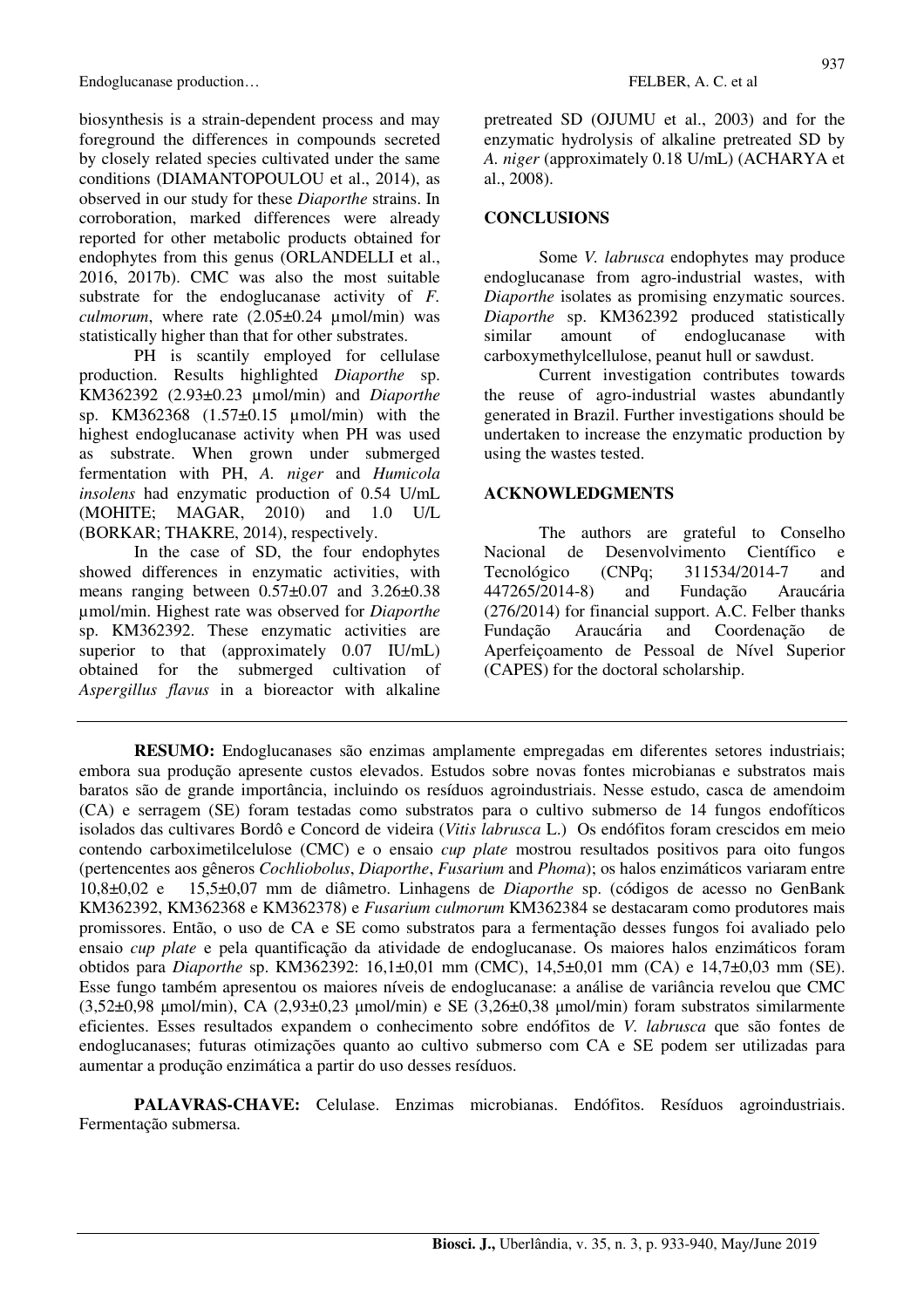## **REFERENCES**

ACHARYA, P. B.; ACHARYA, D. K.; MODI, H. A. Optimization for cellulase production by *Aspergillus niger* using saw dust as substrate. **African Journal of Biotechnology**, Nairobi-Lagos, v. 7, n. 22, p. 4147-4152, 2008.

BEZERRA, J. D. P.; NASCIMENTO, C. C. F.; BARBOSA, R. N.; SILVA, D. C. V.; SVEDESE, V. M.; SILVA-NOGUEIRA, E. B.; GOMES, B. S.; PAIVA, L. M.; SOUZA-MOTTA, C. M. Endophytic fungi from medicinal plant *Bauhinia forficata*: diversity and biotechnological potential. **Brazilian Journal of Microbiology**, São Paulo, v. 46, n. 1, p. 49-57, 2015. https://doi.org/10.1590/s1517-838246120130657

BORKAR, K. M.; THAKRE, R. P. Effect of temperature, pH and substrates on CMCase enzyme activity of thermophilic fungus *Humicola insolens*. **International Journal of Life Sciences**, Maharashtra, n. A2, p. 91-94, 2014.

CARROLL, G.; PETRINI, O. Patterns of substrate utilization by some fungal endophytes from coniferous foliage. **Mycologia**, New York, v. 75, n. 1, p. 53-63, 1983. https://doi.org/10.1080/00275514.1983.12021637

CHRISTAKOPOULOS, P.; KEKOS, D.; KOLISIS, F.; MACRIS, B. J. Controlling simultaneous production of endoglucanase and beta-glucosidase by *Fusarium oxysporum* in submerged culture. **Biotechnology Letters**, Dordrecht, v. 17, n. 8, p. 883-88, 1995. https://doi.org/10.1007/bf00129023

CHUWECH, M.; RAKARIYATHAM, N. Potential of peanut hulls as substrates for fungal cellulase bioproduction through solid state fermentation. **Asia-Pacific Journal of Science and Technology**, Khon Kaen, v. 19, p. 235-243, 2014.

DIAMANTOPOULOU, P.; PAPANIKOLAOU, S.; KOMAITIS, M.; AGGELIS, G.; PHILIPPOUSSIS, A. Patterns of major metabolites biosynthesis by different mushroom fungi grown on glucose-based submerged cultures. **Bioprocess Biosystems Engineering**, Berlin-Heidelberg, v. 37, n. 7, p. 1385-1400, 2014. https://doi.org/10.1007/s00449-013-1112-2

DUTTA, D.; PUZARI, K. C.; GOGOI, R.; DUTTA, P. Endophytes: exploitation as a tool in plant protection. **Brazilian Archives of Biology and Technology**, Curitiba, v. 57, n. 5, p. 621-629, 2014. https://doi.org/10.1590/s1516-8913201402043

ELISASHVILI, V. Submerged cultivation of medicinal mushrooms: bioprocesses and products. **International Journal of Medicinal Mushrooms**, New York, v. 14, n. 3, p. 211-239, 2012. https://doi.org/10.1615/intjmedmushr.v14.i3.10

FELBER, A. C.; ORLANDELLI, R. C.; RHODEN, A. S.; GARCIA, A.; COSTA, A. T.; AZEVEDO, J. L.; PAMPHILE, J. A. Bioprospecting foliar endophytic fungi of *Vitis labrusca* Linnaeus, Bordô and Concord cv. **Annals of Microbiology**, Milan, v. 66, n. 2, p. 765-775, 2016. https://doi.org/10.1007/s13213-015-1162-6

FERREIRA, D. F. Sisvar: a computer statistical analysis system. **Ciência e Agrotecnologia**, Lavras, v. 35, n. 6, p. 1039-1042, 2011. https://doi.org/10.1590/s1413-70542011000600001

FOOD AND AGRICULTURE ORGANIZATION OF THE UNITED NATIONS. **FaoSatat 2014**. Available at: <http://faostat3.fao.org/download/Q/QC/E>. Acessed in: 25 Mar. 2016.

FOUDA, A. H.; HASSAN, S. E.-D.; EID, A. M.; EWAIS, E. E.-D. Biotechnological applications of fungal endophytes associated with medicinal plant *Asclepias sinaica* (Bioss.). **Annals of Agricultural Sciences,** Cairo, v. 60, n. 1, p. 95-104, 2015. https://doi.org/10.1016/j.aoas.2015.04.001

GHOSE, T. K. Measurement of cellulase activities. **Pure and Applied Chemistry**, Oxford, v. 59, n. 2, p. 257- 268, 1987. https://doi.org/10.1351/pac198759020257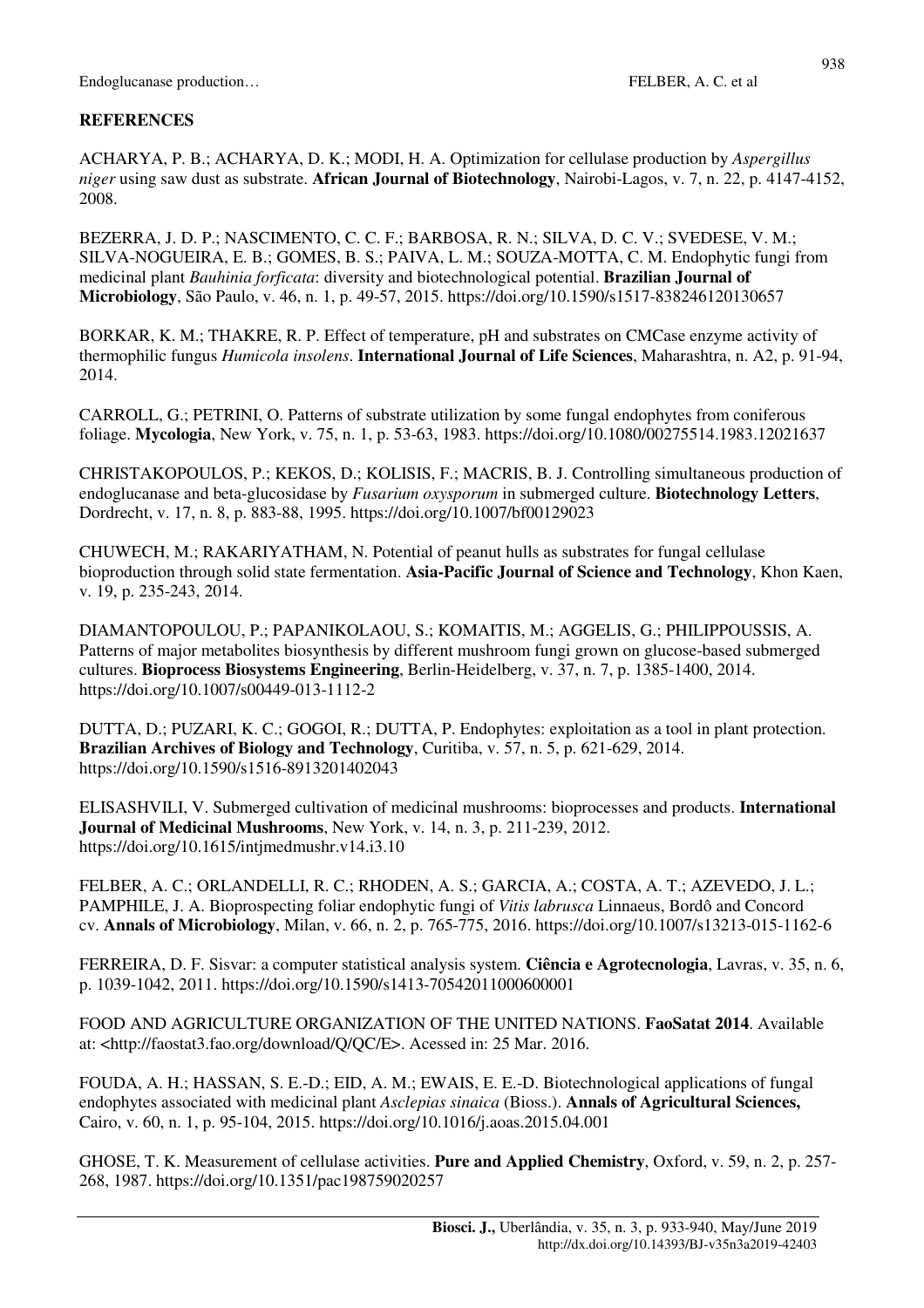GOMES, R. R.; GLIENKE, C.; VIDEIRA, S. I.; LOMBARD, L.; GROENEWALD, J. Z.; CROUS, P. W. *Diaporthe*: a genus of endophytic, saprobic and plant pathogenic fungi. **Persoonia**, Leiden, v. 31, p. 1-41, Mar. 2013. https://doi.org/10.3767/003158513x666844

GUTIÉRREZ-ROJAS Mecanismos y regulación de la hidrólisis enzimática de celulosa en hongos filamentosos: casos clásicos y nuevos modelos. **Revista Iberoamericana de Micología**, Madrid, v. 32, n. 1, p. 1-12, 2015. https://doi.org/10.1016/j.riam.2013.10.009

JORDAAN, A.; TAYLOR, J. E.; ROSSENKHAN, R. Occurrence and possible role of endophytic fungi associated with seed pods of *Colophospermum mopane* (Fabaceae) in Botswana. **South African Journal of Botany**, Pretoria, v. 72, n. 2, p. 245-255, May 2006. https://doi.org/10.1016/j.sajb.2005.09.007

LIN, L.; LIU, X.; ZHOU, Y.; GUAN, L.; HE, J.; HUANG, W. A novel pH-stable, endoglucanase (JqCel5A) isolated from a salt-lake microorganism, *Jonesia quinghaiensis*. **Electronic Journal of Biotechnology**, Valparaiso, v. 24, p. 56-62, 2016. https://doi.org/10.1016/j.ejbt.2016.09.004

LUMYONG, S.; LUMYONG, P.; MCKENZIE, E. H. C.; HYDE, K. D. Enzymatic activity of endophytic fungi of six native seedling species from Doi Suthep-Pui National Park, Thailand. **Canadian Journal of Microbiology**, Ottawa, v. 48, n. 12, p. 1109-1112, 2002. https://doi.org/10.1139/w02-112

LYND, L. R.; WEIMER P. J.; VAN ZYL H. W.; PRETORIUS, I. S. Microbial cellulose utilization: fundamentals and biotechnology. **Microbiology and Molecular Biology Reviews**, Washington, v. 66, n. 3, p. 506-577, 2002. https://doi.org/10.1128/mmbr.66.3.506-577.2002

MANACHINI, P. L.; FORTINA, M. G.; PARINI, C. Purification and properties of an endopolygalacturonase produced by *Rhizopus stolonifer*. **Biotechnology Letters**, Dordrecht, v. 9, n. 3, p. 219-224, 1987. https://doi.org/10.1007/bf01024570

McKELVEY, S. M.; MURPHY, R. A. Biotechnological use of fungal enzymes. In: KAVANAGH, K. (Ed). **Fungi: biology and applications.** 2<sup>nd</sup> ed. New Delhi: Wiley Online Library, 2011, p. 179-204. https://doi.org/10.1002/9781119976950.ch7

MILLER, G. L. Use of dinitrosalicylic acid reagent for determination of reducing sugar. **Analytical Chemistry**, Washington, v. 31, n. 3, p. 426-428, 1959. https://doi.org/10.1021/ac60147a030

MOHITE, B. V.; MAGAR, J. G. Use of agricultural wastes for cellulases production by *Aspergillus niger* with submerged and solid state fermentation. **Bionano Frontier**, Navi Mumbai, v. 3, n. 2, p. 189-192, 2010.

OJUMU, T. V.; SOLOMONM, B. O.; BETIKU, E.; LAYOKUN, S. K.; AMIGUN, B. Cellulase production by *Aspergillus flavus* Linn Isolate NSPR 101 fermented in sawdust, bagasse and corncob. **African Journal of Biotechnology**, Nairobi-Lagos, v. 2, n. 6, p. 150-152, 2003. https://doi.org/10.5897/ajb2003.000-1030

ORLANDELLI, R. C.; ALMEIDA, T. T.; ALBERTO, R. N.; POLONIO, J. C.; AZEVEDO, J. L.; PAMPHILE, J. A. Antifungal and proteolytic activities of endophytic fungi isolated from *Piper hispidum* Sw. **Brazilian Journal of Microbiology**, São Paulo, v. 46, n. 2, p. 359-366, 2015. https://doi.org/10.1590/s1517- 838246220131042

ORLANDELLI, R. C.; VASCONCELOS, A. F. D.; AZEVEDO, J. L.; CORRADI DA SILVA, M. L.; PAMPHILE, J. A. Screening of endophytic sources of exopolysaccharides: preliminary characterization of crude exopolysaccharide produced by submerged culture of *Diaporthe* sp. JF766998 under different cultivation time. **Biochimie Open**, Amsterdam, v. 2, p. 33-40, 2016. https://doi.org/10.1016/j.biopen.2016.02.003